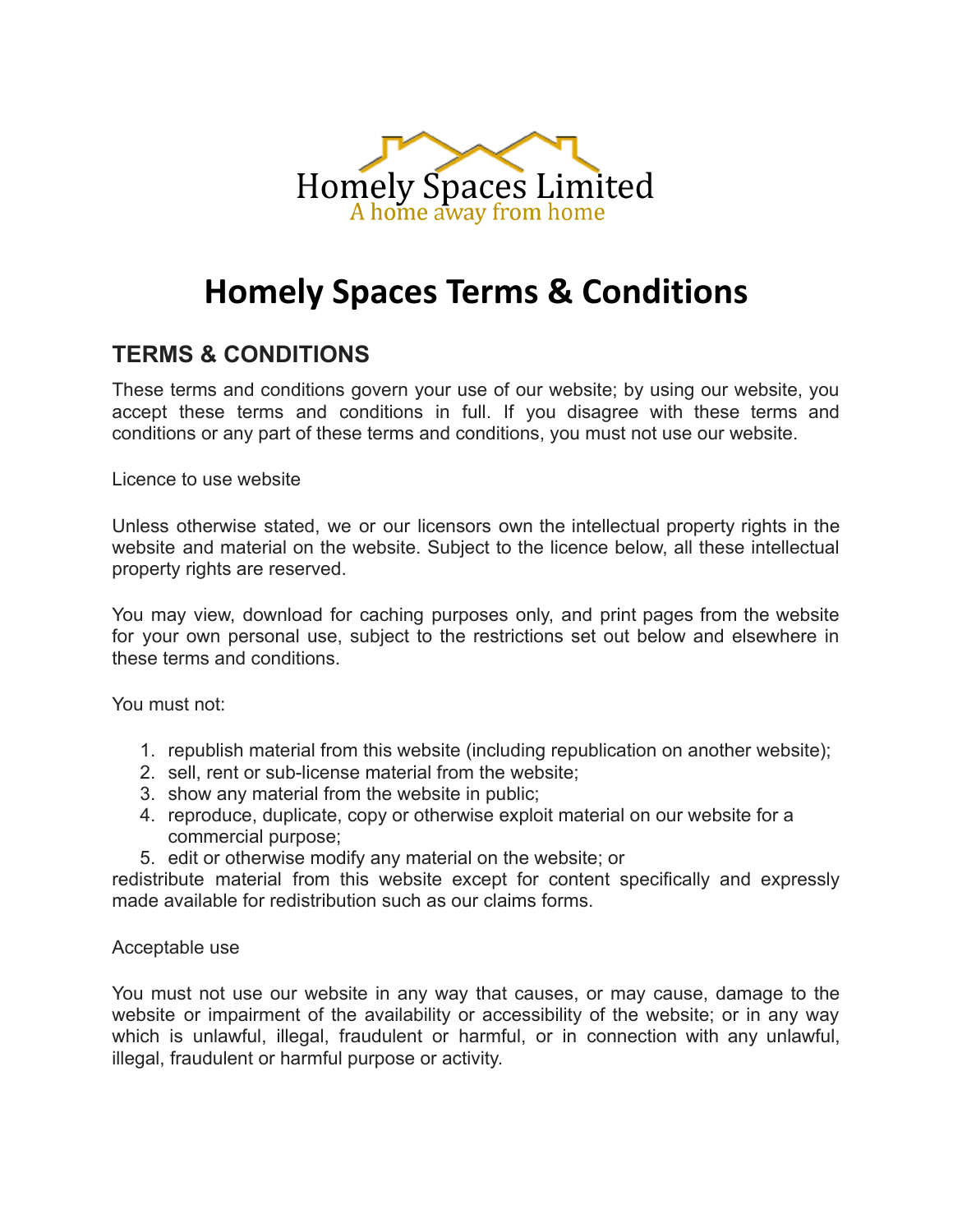You must not use our website to copy, store, host, transmit, send, use, publish or distribute any material which consists of (or is linked to) any spyware, computer virus, Trojan horse, worm, keystroke logger, rootkit or other malicious computer software.

You must not conduct any systematic or automated data collection activities (including without limitation scraping, data mining, data extraction and data harvesting) on or in relation to our website without our express written consent.

You must not use our website to transmit or send unsolicited commercial communications.

You must not use our website for any purposes related to marketing without our express written consent.

### User-generated content

In these terms and conditions, "your user content" means material (including without limitation text, images, audio material, video material and audio-visual material) that you submit to our website, for whatever purpose.

You grant to us a worldwide, irrevocable, non-exclusive, royalty-free licence to use, reproduce, adapt, publish, translate and distribute your user content in any existing or future media. You also grant to us the right to sub-license these rights, and the right to bring an action for infringement of these rights.

Your user content must not be illegal or unlawful, must not infringe any third party's legal rights, and must not be capable of giving rise to legal action whether against you or us or a third party (in each case under any applicable law).

You must not submit any user content to the website that is or has ever been the subject of any threatened or actual legal proceedings or other similar complaints.

We reserve the right to edit or remove any material submitted to our website, or stored on our servers, or hosted or published upon our website.

Limited warranties

Whilst we endeavour to ensure that the information on this website is correct, we do not warrant its completeness or accuracy; nor do we commit to ensuring that the website remains available or that the material on the website is kept up-to-date.

To the maximum extent permitted by applicable law we exclude all representations, warranties and conditions relating to this website and the use of this website (including, without limitation, any warranties implied by law of satisfactory quality, fitness for purpose and/or the use of reasonable care and skill).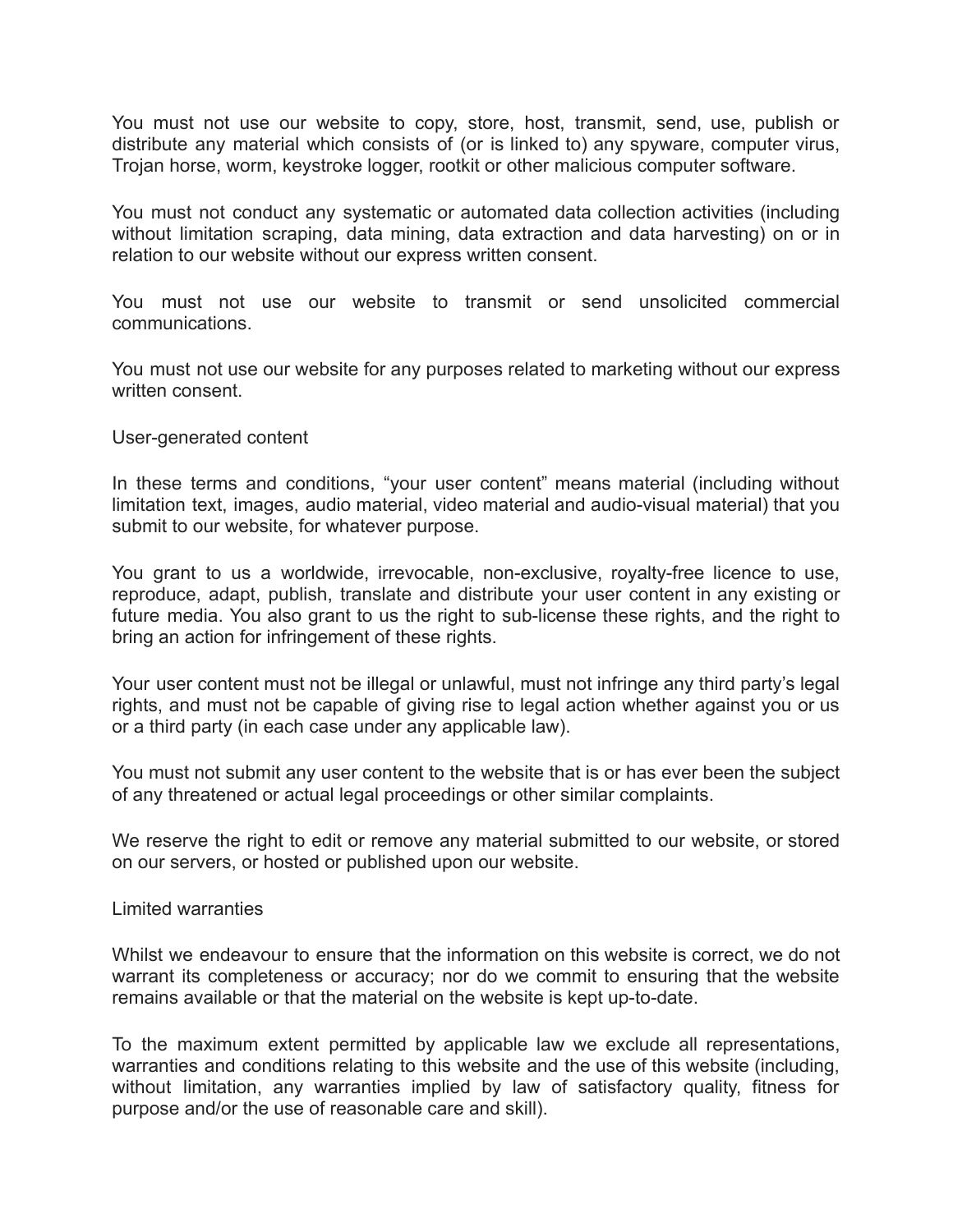# Limitations of liability

Nothing in these terms and conditions (or elsewhere on our website) will exclude or limit our liability for fraud, for death or personal injury caused by our negligence, or for any other liability which cannot be excluded or limited under applicable law.

Subject to this, our liability to you in relation to the use of our website or under or in connection with these terms and conditions, whether in contract, tort (including negligence) or otherwise, will be limited as follows:

- 1. to the extent that the website and the information and services on the website are provided free-of-charge, we will not be liable for any loss or damage of any nature;
- 2. we will not be liable for any consequential, indirect or special loss or damage;
- 3. we will not be liable for any loss of profit, income, revenue, anticipated savings, contracts, business, goodwill, reputation, data, or information;
- 4. we will not be liable for any loss or damage arising out of any event or events beyond our reasonable control;
- 5. our maximum liability in relation to any event or series of related events will be limited to £5,000

# Indemnity

You hereby indemnify us and undertake to keep us indemnified against any losses, damages, costs, liabilities and expenses (including without limitation legal expenses and any amounts paid by us to a third party in settlement of a claim or dispute on the advice of our legal advisers) incurred or suffered by us arising out of any breach by you of any provision of these terms and conditions, or arising out of any claim that you have breached any provision of these terms and conditions.

Breaches of these terms and conditions

Without prejudice to our other rights under these terms and conditions, if you breach these terms and conditions in any way, we may take such action as we deem appropriate to deal with the breach, including suspending your access to the website, prohibiting you from accessing the website, blocking computers using your IP address from accessing the website, contacting your internet service provider to request that they block your access to the website and/or bringing court proceedings against you.

# **Variation**

We may revise these terms and conditions from time-to-time. Revised terms and conditions will apply to the use of our website from the date of the publication of the revised terms and conditions on our website. Please check this page regularly to ensure you are familiar with the current version.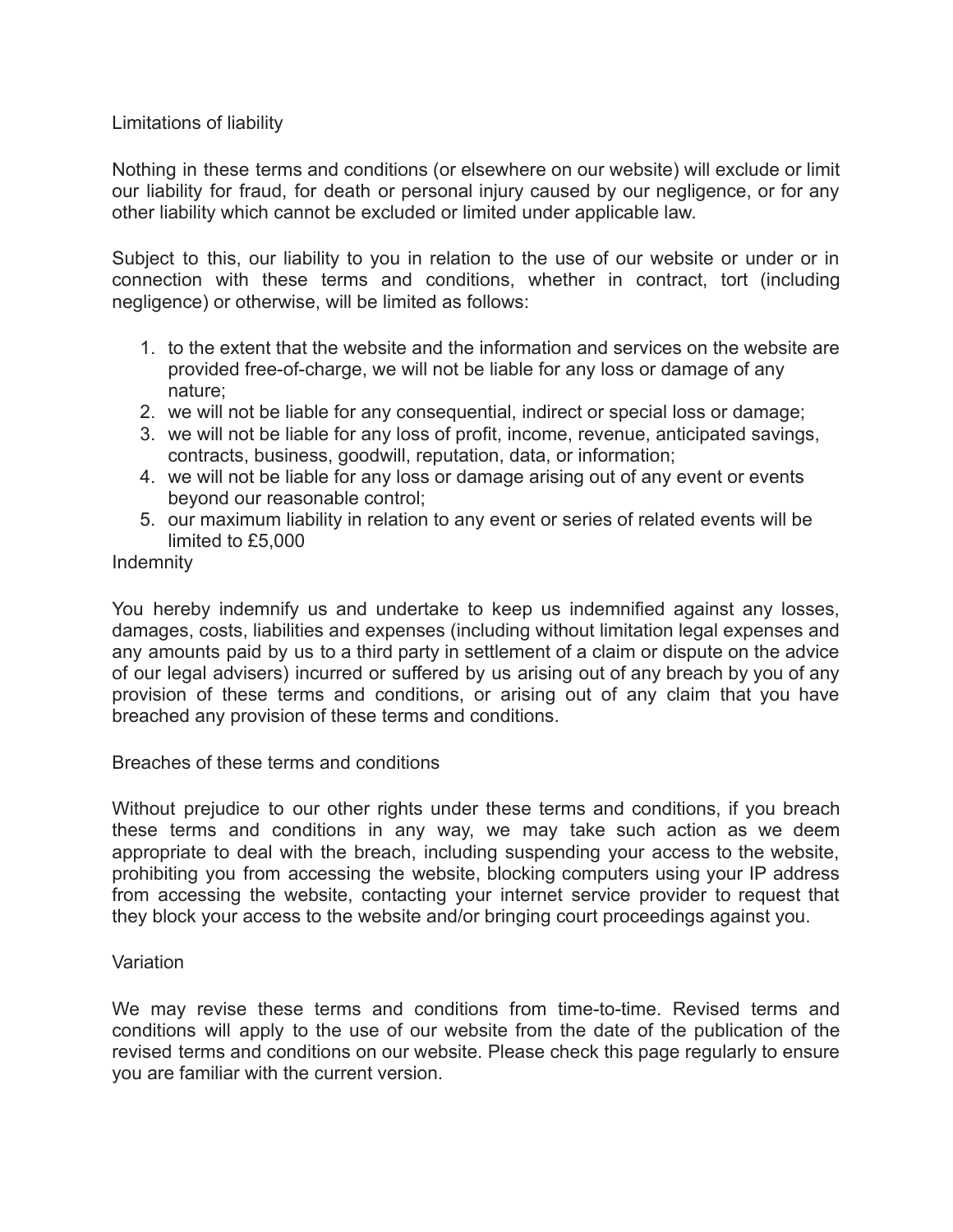# Assignment

We may transfer, sub-contract or otherwise deal with our rights and/or obligations under these terms and conditions without notifying you or obtaining your consent.You may not transfer, sub-contract or otherwise deal with your rights and/or obligations under these terms and conditions.

## **Severability**

If a provision of these terms and conditions is determined by any court or other competent authority to be unlawful and/or unenforceable, the other provisions will continue in effect.

If any unlawful and/or unenforceable provision would be lawful or enforceable if part of it were deleted, that part will be deemed to be deleted, and the rest of the provision will continue in effect.

# Exclusion of third party rights

These terms and conditions are for the benefit of you and us, and are not intended to benefit any third party or be enforceable by any third party. The exercise of our and your rights in relation to these terms and conditions is not subject to the consent of any third party.

### Entire agreement

These terms and conditions together with our privacy policy, constitute the entire agreement between you and us in relation to your use of our website, and supersede all previous agreements in respect of your use of this website.

### Law and jurisdiction

These terms and conditions will be governed by and construed in accordance with English law, and any disputes relating to these terms and conditions will be subject to the exclusive jurisdiction of the courts of England and Wales.

### Our details

Homely Spaces whose registered address is Fao Mj Support And Co Suite 401, Coventry Chambers, 1-3 Coventry Road, Ilford, England, IG1 4QR. We will contact you to discuss your booking enquiry via phone and/or email. Your Details will not be shared with any third parties.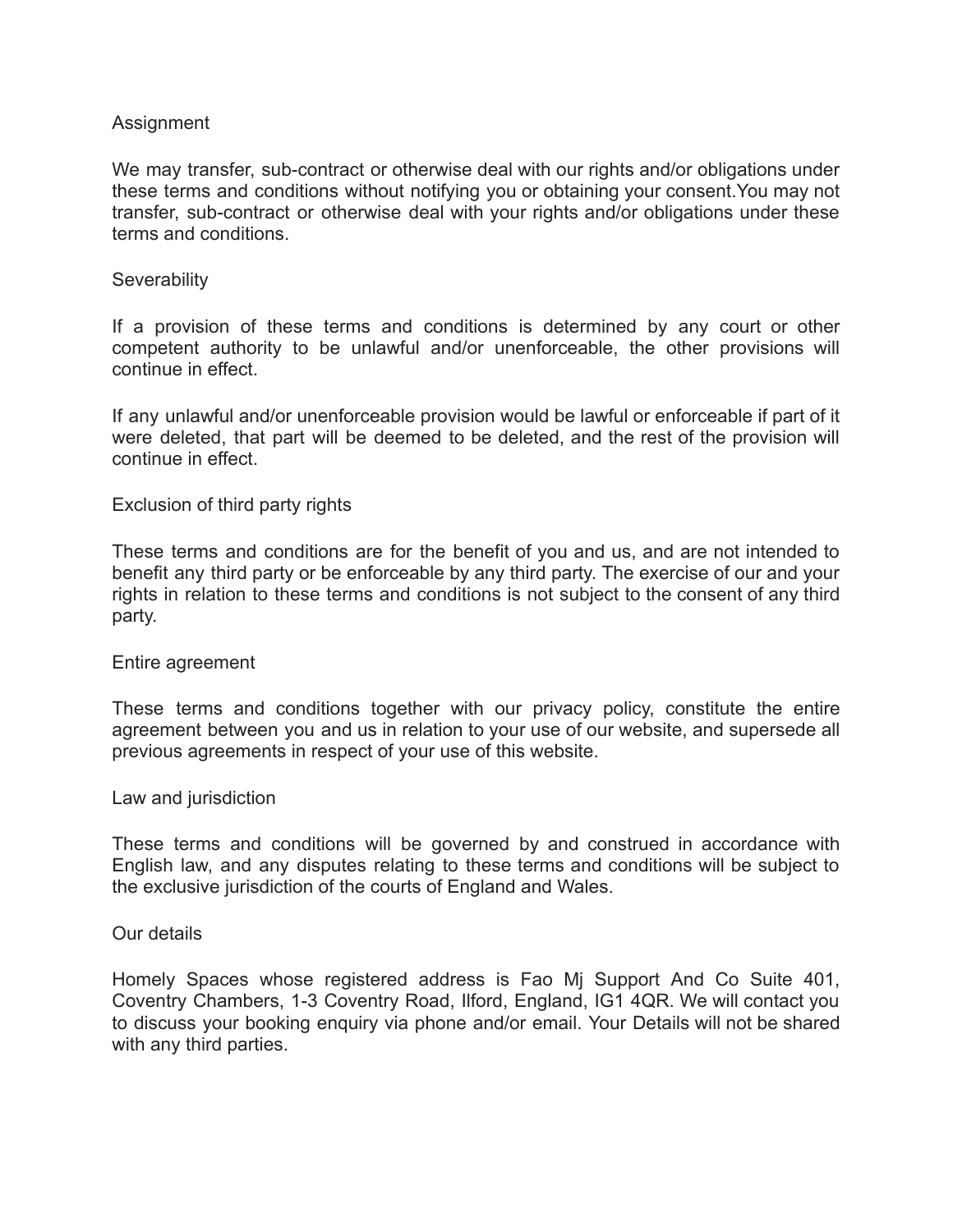The full name of our company is Homely Spaces Limited. You can contact using the following email, hello@homelyspaces.com

These terms and conditions are based on a precedent available at Website Contracts and Website Law.

# HOMELY SPACES

# ACCOMMODATION HIRE AGREEMENT

# Accommodation Hire Agreement – Homely Spaces

THESE TERMS AND CONDITIONS APPLY TO THE CONTRACT BETWEEN HOMELY SPACES LTD, WHO HAS ITS REGISTERED OFFICE AT FAO MJ SUPPORT AND CO, SUITE 401, COVENTRY CHAMBERS, 1-3, COVENTRY ROAD, ILFORD, ENGLAND IG1 4QR ("WE" or "US") AND YOU FOR THE HIRE OF A SERVICED ACCOMMODATION PROPERTY.

IT IS AGREED AS FOLLOWS:

Upon booking with us you are deemed to have read in full and accepted the following Terms and Conditions. Government issued photographic ID must be provided prior to check-in, namely in the form of a valid passport or driving license.

# 1. THE ACCOMMODATION

1.1 We shall provide and you shall hire the Accommodation for the Hire Period, at the Agreed Price and upon the terms of this Agreement.

1.2 We shall additionally provide: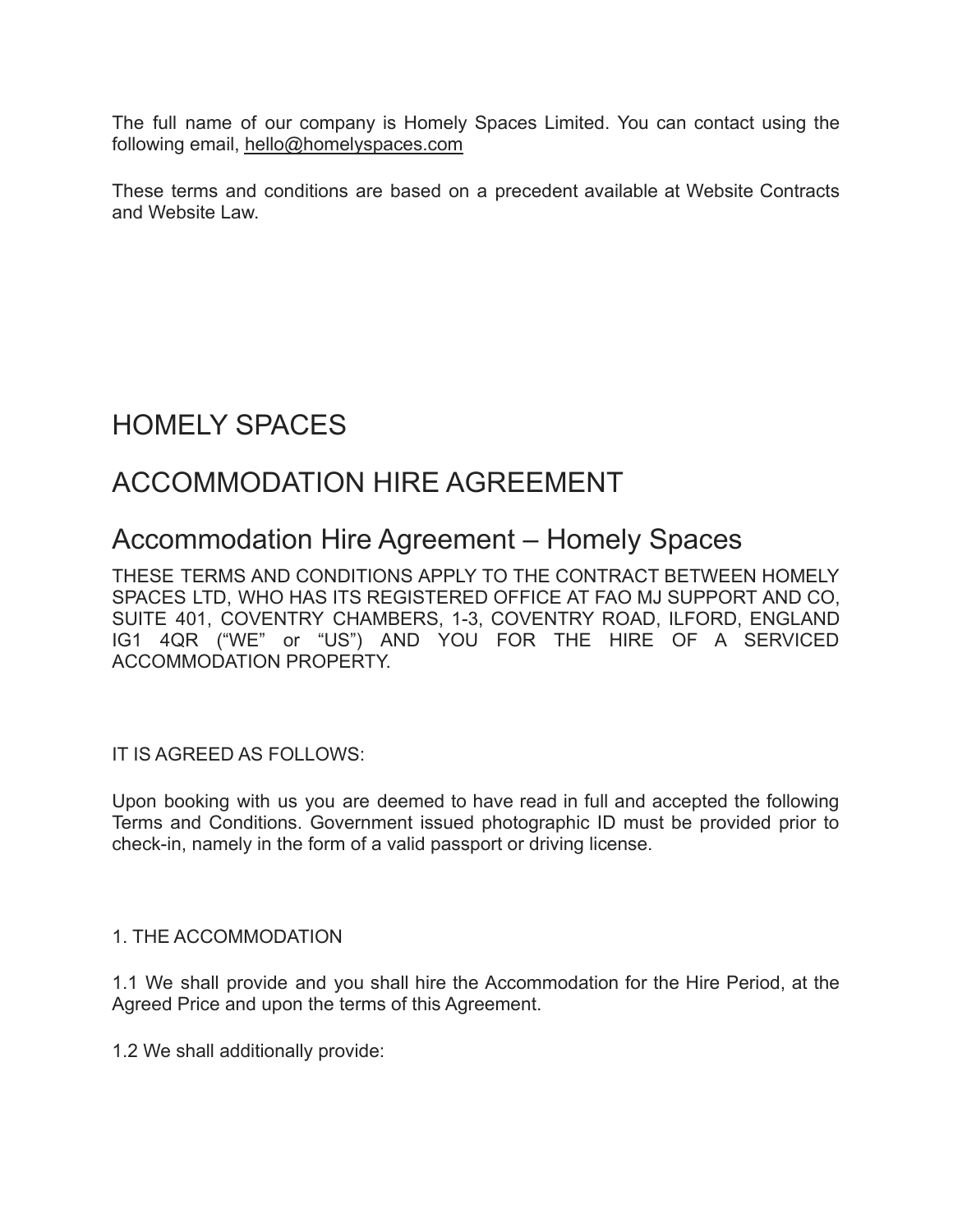(a) routine maintenance services as are required to keep the Accommodation in good and working condition;

(b) cleaning and fresh bed linen and towels; and

(c) Furniture and Appliances.

1.3 We give you the right (in common with us and all others authorised by us) to use the Accommodation for the Hire Period. This right shall expire at the end of the Hire Period (subject to any earlier termination in accordance with this Agreement) or at the expiry of any period of extension of the Hire Period.

1.4 You acknowledge that this Agreement does not give rise to an assured shorthold tenancy or lease and is an excluded agreement within the meaning of s.3A(7)(a) of the Protection from Eviction Act 1977.

1.5 For Bookings relating to accommodation that we do not own or operate, we act as an introductory agent only for our principal. In this case you acknowledge that your agreement to hire accommodation is with our principal and we act as the principal's agent only. You agree to indemnify us and keep us indemnified on demand for all claims, liabilities, losses, costs and expenses (including legal fees) incurred or suffered in connection with any contract or prospective contract between you and the principal which shall be made available to you on request.

### **Services**

We cannot be held responsible for failure or interruption of services within or outside of the Accommodation or development building – this includes utilities, appliances and communications (Washing Machine, Tumble Dryer, Dishwasher, Television, Broadband, Wi-Fi, Electricity, Water, and Heating).

We cannot be held responsible for inconveniences such as noise, access or supply of services caused by engineering or repair works within or in another part of the property.

If there is an interruption to any services, once we receive notification, we will use all reasonable efforts to rectify the issue within a reasonable period of time. Facilities and services in common areas within the building (i.e. lift, door system) are the responsibility of the building managers and not us.

We reserve the right to add or remove any of its services without prior notice.

We endeavour to have each accommodation cleaned and ready for new guests by the check in time, however on rare occasions and in the event of staff shortage there may be a delay in cleaning. In the event of this, guests will be given access to the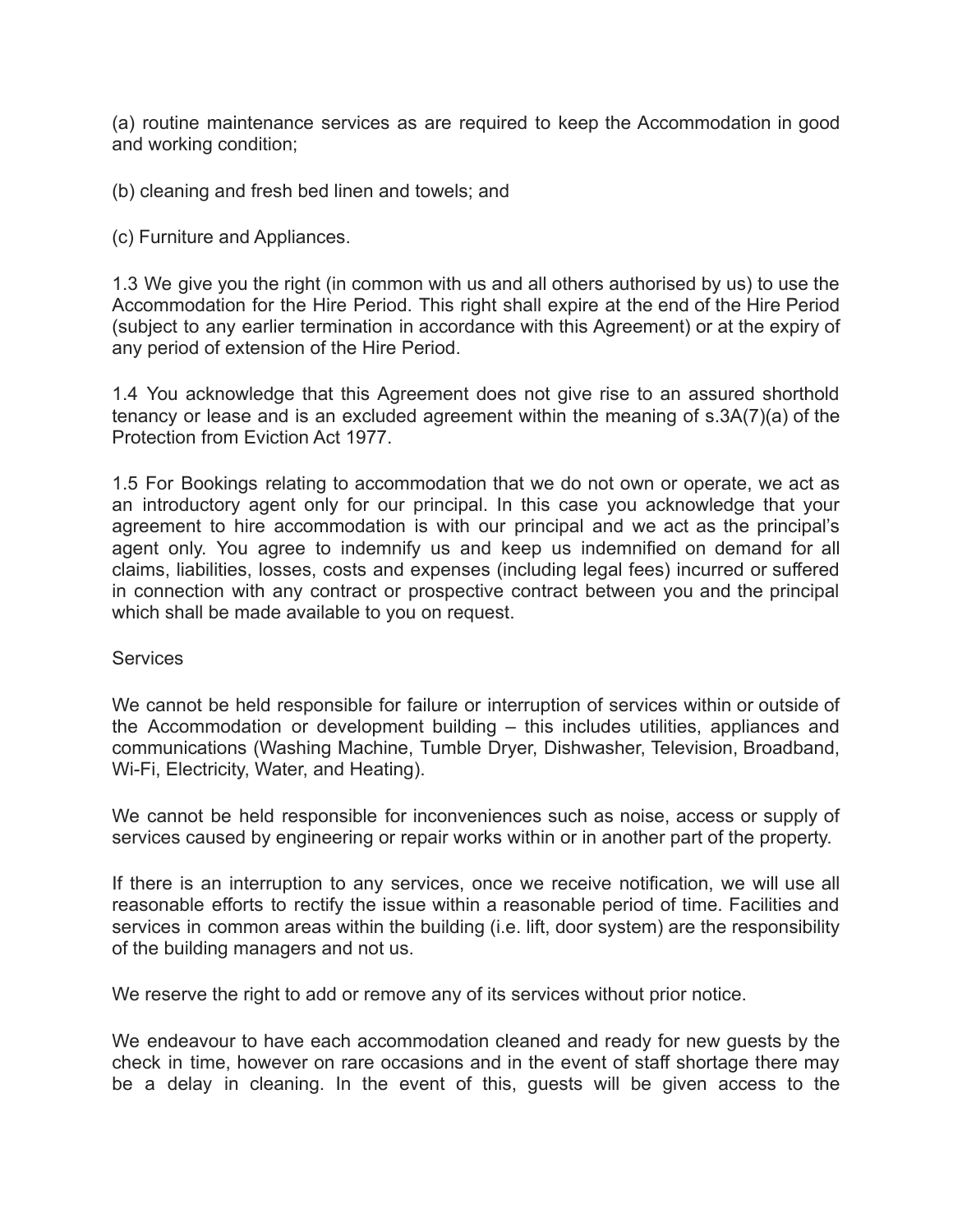Accommodation from the check in time and the Accommodation will be cleaned as soon as possible. No compensation will be given for this.

# Broadband

Wireless fibre broadband (Wi-Fi) is available in all accommodation locations and is provided free of charge. We cannot guarantee connectivity at any given time; however we endeavour to maintain the hardware and connection within all accommodation. If there is a fault with the hardware provided (wireless router) we will give support and maintenance. If the fault is deemed to be with the guests hardware/devices, support will not be provided. If the Broadband key/fob code is removed, taken or lost upon checkout you will be charged £200 for a replacement.

### Extra Linen

Extra bed linen can be provided at a cost of £25.00 per set. Extra towels can be provided at a cost of £15.00 per set. Extra linen must be ordered within office hours (9am-5pm Monday-Friday) and will be provided as soon as possible, or within 24 hours.

#### Housekeeping

A weekly or fortnightly housekeeping service is provided for stays of 6 nights or more (optional) at £60 per clean unless this was specifically included in your quotation. This service includes cleaning the Accommodation and refreshing the bed linen and towels as well as topping up supplies.

If you chose to opt out of this service, the Accommodation must be kept clean and in good condition for the duration of your stay. Failure to do so will result in additional cleaning charges in order to complete a thorough, deep cleaning once check-out is complete.

### Emergency Call Outs

The emergency number is provided to give guests a direct line to a maintenance manager out of office hours. This number is only to be used for emergencies (Flood, Fire, Power Cut, and Lost Keys). If the number is used for any non-emergency reason, we reserve the right to charge the guest a call out fee of £150.00. In case of a fire, call 999 immediately.

### Luggage & Mail Storage

We do not provide any storage facilities for luggage or personal belongings, including post or packages.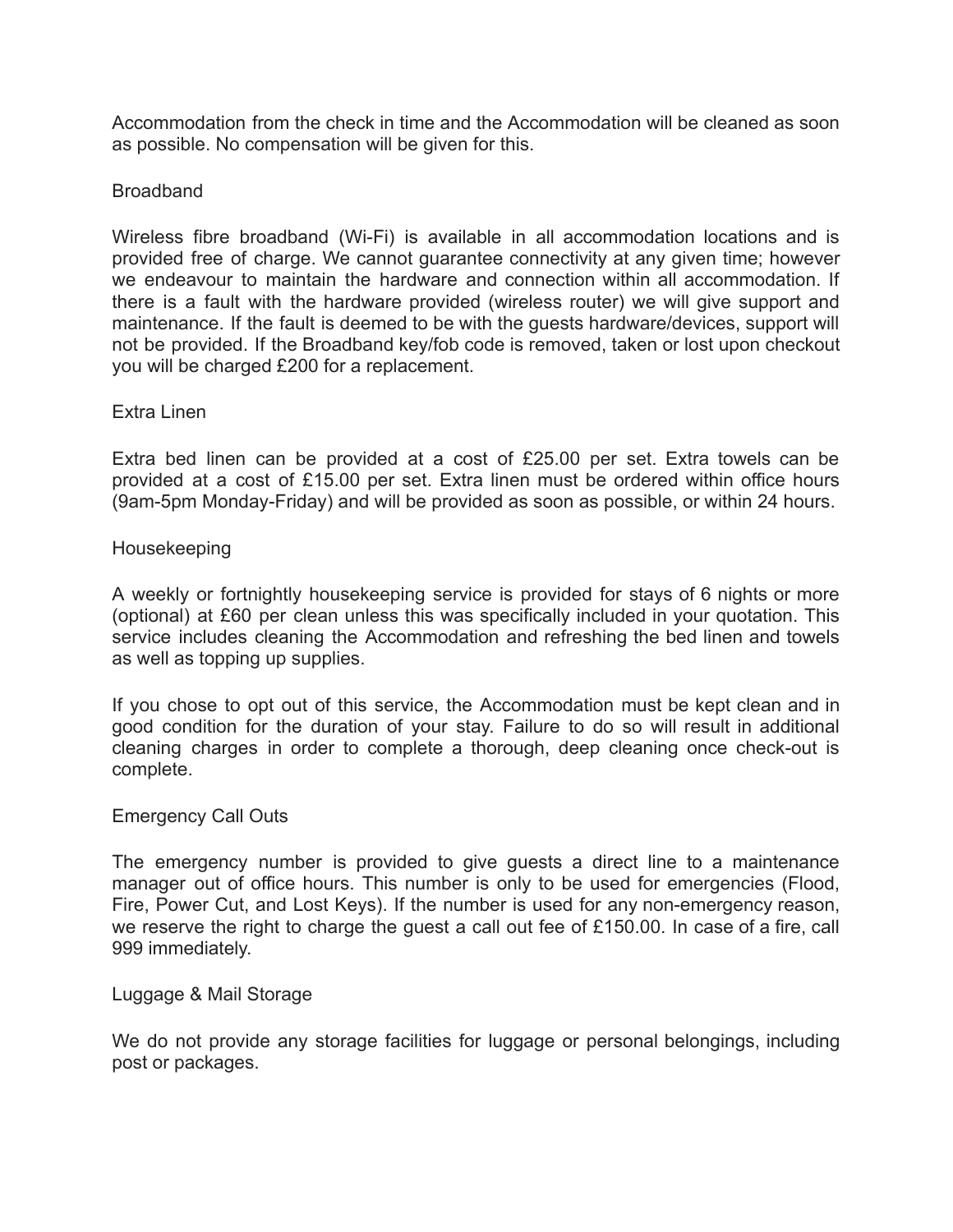We cannot under any circumstances accept any of these items. We do not provide keys to the Accommodation post boxes, the post boxes are checked regularly and if requested, post will be delivered to the Accommodation, otherwise it is returned. There is no mail forwarding service once the guest has checked out.

# 2. BOOKING AND PAYMENT

2.1 At the outset you must provide us with sufficient information to conclude a Booking. We reserve the right to reject any Booking.

2.2 Any special requests relating to the hire of the Accommodation should be notified prior to Booking. We will use reasonable endeavours to accommodate any special requests and special requests may incur Additional Charges.

2.3 Payment of the Agreed Price is due within 24 hours of Booking, unless otherwise agreed. Where you default on payment, we may terminate this Agreement immediately upon notice to you.

2.4 All payments due are exclusive of VAT, which will be charged to you at the prevailing rate where applicable.

2.5 Unless otherwise agreed in writing, for every full or part day the Accommodation has not been returned beyond the agreed date of return we may charge a full day's hire at current hire rates for each part or full day the Accommodation is not returned to us. Payment of any such further charges shall be made upon demand and you authorise us to take such further charges from any credit or debit card used to make the Booking. Failing this, it will be deducted from the security deposit.

2.6 You shall not have any right of set-off against, deduction, counterclaim or withholding of any amount payable by you under this Agreement.

2.7 You shall pay on demand default interest charges (both before and after any judgement) on any sum payable by you to us under this Agreement and not received by the due date at the annual rate of 5 per cent above the Bank of England base rate in force at the time calculated on a daily basis and compounded on a monthly basis from the due date for payment until payment is received by us in cleared funds.

2.8 Payments for Extensions are due before the cancellation notice period.

# 3. CANCELLATIONS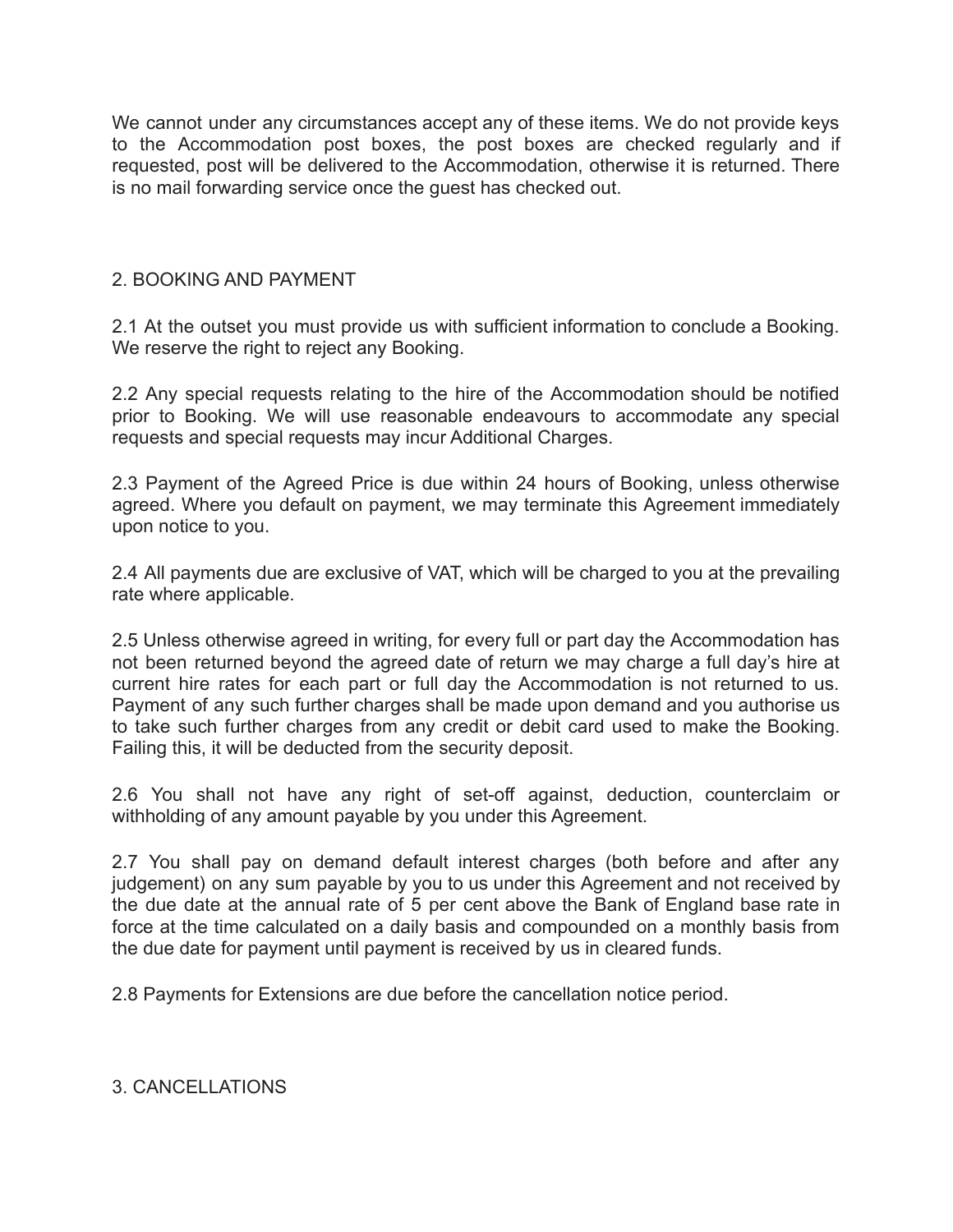3.1 Any Booking cancellations must be notified to us in writing or via email.

3.2 Where you give notice of cancellation at least fourteen days' prior to the commencement of the Hire Period, no cancellation charge shall apply.

3.3 Where you give less than fourteen days' notice of cancellation (or 30 days for stays of two weeks or more), we may charge a cancellation fee equivalent to the Agreed Price.

3.4 The Accommodation's weekly rental shall be determined by reference to the Agreed Price and the Booking.

3.5 Where you fail to arrive and check-in to the Accommodation as agreed we will charge the cancellation fee referred to in this clause 3.

3.6 Where we act as agent for a preferred supplier their terms and conditions may differ from our own. The specific cancellation policy should be requested at the time of booking and will be stated on the confirmation otherwise the supplier's terms and conditions will prevail.

# 4. ARRIVAL AND DEPARTURE

4.1 You may check-in to the Accommodation from 15:00 hours onwards on the first day of the Hire Period, unless agreed otherwise with us.

4.2 You must check-out of the Accommodation by 11:00 hours on the last day of the Hire Period. Failure to do so may result in further charges pursuant to clause 2.6 above.

4.3 Earlier check-in or later check-out is subject to availability upon request and may incur Additional Charges.

4.4 We will provide you with more specific instructions relating to check-in (including key collection) prior to the commencement of the Hire Period; and check-out instructions (including key return) upon your arrival at the Accommodation or prior to departure.

# 5. YOUR OBLIGATIONS

5.1 You shall throughout the Hire Period:

5.1.1 use the Accommodation as private residential accommodation only;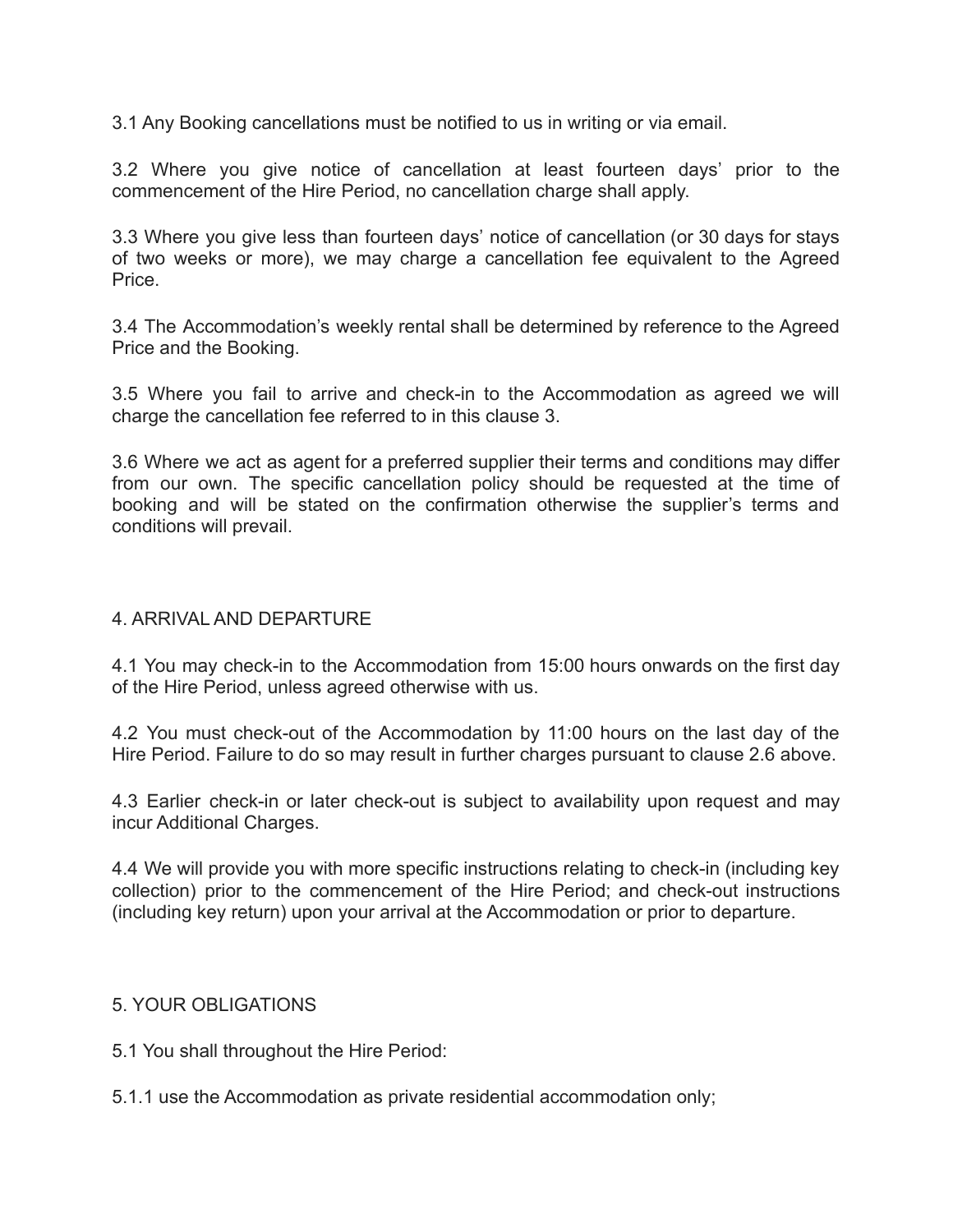5.1.2 ensure that the number of persons using the Accommodation does not exceed the maximum number of people allowed, notified to you upon Booking and based upon the number of bed places in the Accommodation;

5.1.3 keep the Accommodation at all times in good repair, condition and in a clean and tidy state;

5.1.4 not repair or attempt to repair or carry out work to the Accommodation or allow any third party to do so unless instructed so to do by us in writing;

5.1.5 notify us immediately upon causing or becoming aware of any damage to the Accommodation or its contents;

5.1.6 not allow any pets or animals to enter the Accommodation unless by prior arrangement (we must provide you with written consent). Additional pet charges apply;

5.1.7 not smoke in the Accommodation and common areas;

5.1.8 not cause (or invite anyone into the Accommodation who causes) a nuisance or disruption to occupiers of nearby premises;

5.1.9 not behave in an abusive or threatening manner toward our staff;

5.1.10 not remove any Furniture and Appliances or other items from the Accommodation without our prior consent;

5.1.11 return the Accommodation to us at the end of the Hire Period or upon the earlier termination of this Agreement in accordance with the terms of this Agreement and in good repair, condition and in a clean and tidy state; and

5.1.12 indemnify us and keep us indemnified on demand for all claims, liabilities, losses, costs and expenses (including legal fees) incurred or suffered by us (except any incurred as a result of our default) in connection with this Agreement or in connection with any use or misuse of the Accommodation, except for personal injury or death caused by our negligence.

5.1.13 not move any furniture within the Accommodation.

5.2 You agree to give us or our authorised representatives permission at all reasonable times to enter the Accommodation to inspect the condition of the Accommodation.

5.3 If you default in any of your obligations under this Agreement, we may terminate this Agreement immediately upon notice to you.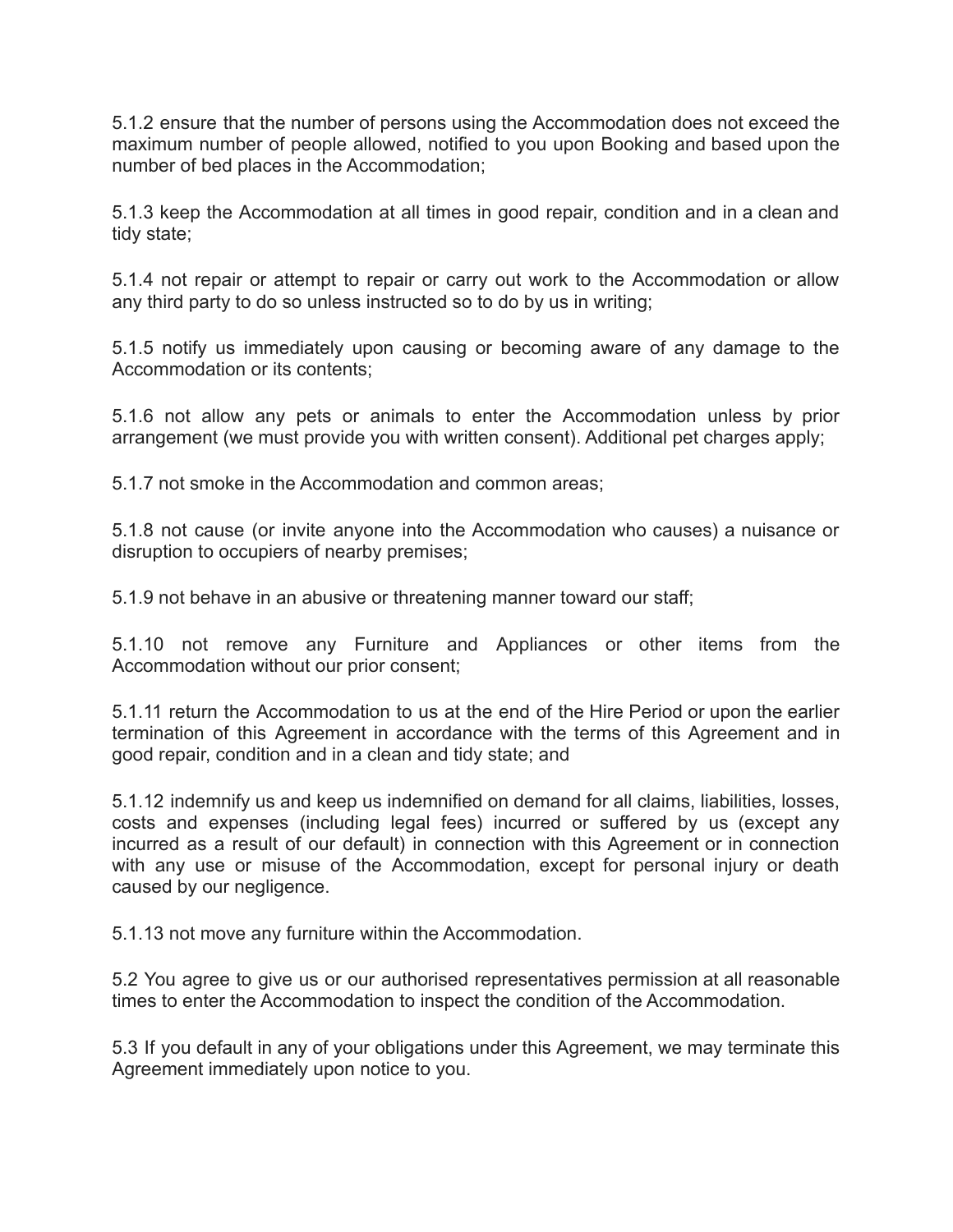# 6. SECURITY DEPOSIT

6.1 Please ensure that you inspect the Accommodation immediately upon check-in and arrival. Unless we receive notification otherwise within 2 hours of check-in and arrival, we will be entitled to assume that you have fully accepted that the condition of the Accommodation is as per the Inventory and Condition Report (or, if there is no Inventory and Condition Report, is in good repair, condition and in a clean and tidy state) and you will waive any right to claim otherwise.

6.2 Risk of damage to the Accommodation and Furniture and Appliances will pass to you on check-in and arrival and shall remain with you until the Hire Period has expired or the Accommodation is returned to us in accordance with the terms of this Agreement. You shall make good to us all loss or damage whatsoever of or to the Accommodation occurring during or arising from the Hire Period and all reasonable loss of rental resulting from such loss or damage. However you shall not be liable for loss or damage caused by fair wear and tear only.

6.3 A security deposit to cover your obligations under this clause 6 may be taken at or prior to arrival and check-in to the Accommodation. This may be in the form of a payment or an authorisation to deduct payment from your debit or credit card used to make the Booking. Any security deposit paid will be returned to you in full (or any payment authorisation cancelled) upon the Accommodation being returned to us in accordance with the terms of this Agreement. Where you are liable for loss or damage under clause 6.2 above we may withhold some or all of your deposit to cover our loss and damage and our administration fees associated with repairing the Accommodation (refer to Additional Charges for details of such administration fees).

# 7. ADDITIONAL CHARGES

7.1 Additional Charges which may be payable include those items specified in the Booking or detailed in this clause.

7.2 In the case of Additional Charges becoming payable, you hereby authorise us to take all additional payments from the credit or debit card used to make the Booking. If no credit or debit card was used in the Booking you must pay Additional Charges by another acceptable means. We may also deduct such charges from your security deposit.

7.3 The Accommodation should be left in a reasonable state on departure, if (at our absolute discretion) we consider additional specialist cleaning is required (for example carpet cleaning to remove a stain), we will charge an additional fee of £150.00. When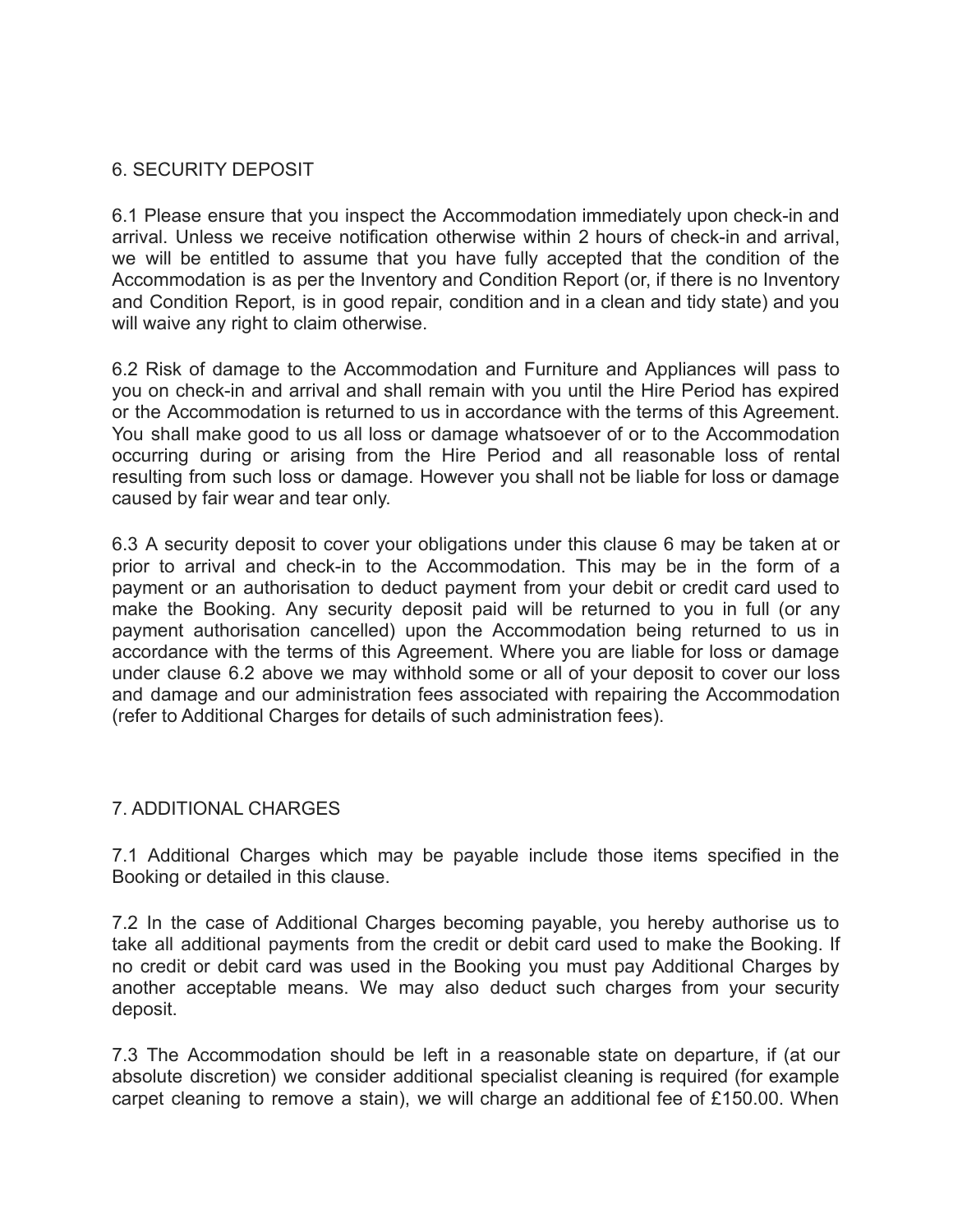the duration of the booking is in excess of 28 days, a discretionary final cleaning charge of up to £150 may be charged if an accommodation is deemed unfit for occupation, you will be obliged to pay compensation to us for loss of revenues in addition to the costs of cleaning and repair.

7.4 We reserve the right to charge £250 (in addition to the general cleaning charges) for specialist cleaning to an accommodation and/or its contents where it is left in an exceptionally bad condition or if we believe smoking has taken place in the Accommodation or there have been unauthorised pets in the Accommodation.

7.5 Fair use policy: A fair use policy is applied in relation to usage of utilities in the Accommodation. Any usage for electricity and/or gas exceeding £150 per month for a one bedroom accommodation or £200 per month for a two bedroom accommodation will be payable by the guest. We reserve the right to deduct such charges from the security deposit or by any other acceptable means.

7.5 Damages: Damages to the Accommodation or contents must be paid in full by you. In the event of any breakages or damage discovered during your stay or after you vacate, we will notify you by e-mail or telephone immediately or within 48 hours of your Departure, providing a detailed breakdown of the damage and where is possible a cost of rectification. Where possible, photographic evidence will also be supplied. It is your responsibility to check all items and to ensure that there is no damage to these items. Condition reports can also be provided at the beginning and at the end of the accommodation period if requested.

7.6 Lost, damaged, or non returned parking permits will be charged at £200 each.

7.7 Lost, damaged or non returned keys will be charged at £100 per set.

7.8 Lost, damaged or non returned electronic parking fobs will be charged at £200 per fob.

7.9 Lost, damaged or non returned door sensor fobs will be charged at £200 per fob.

# 8. EXTENSIONS AND CHANGES

8.1 Should you wish to extend the Hire Period a request must be submitted to us and we may at our discretion and subject to availability, grant such request.

8.2 In the case of an extension under clause 8.1, full payment should be made immediately or within 24 hours of making the request. In any event extensions must be requested and fully paid for at least 24 hours prior to the expiry of the current hire period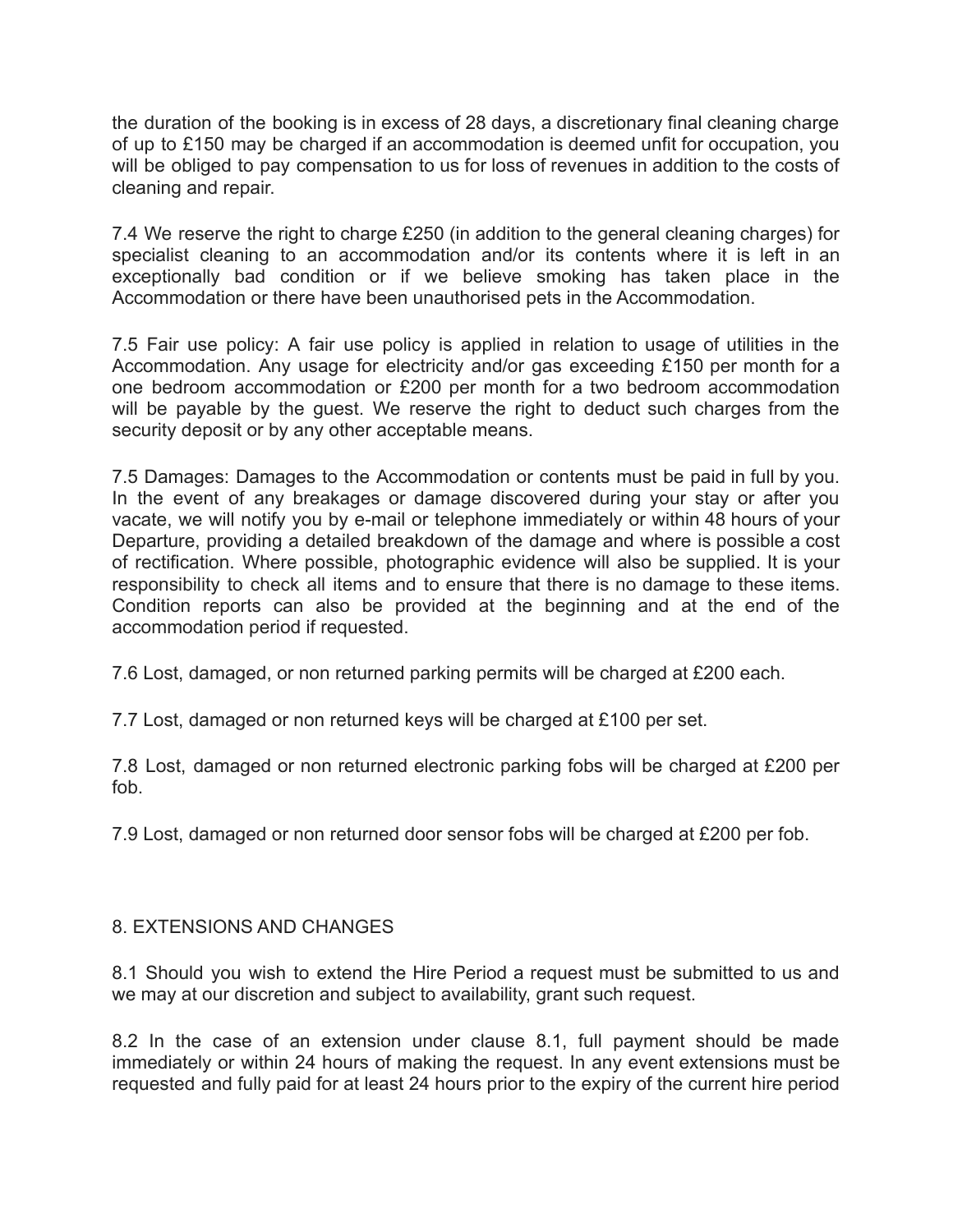(subject to availability). Payment for extensions may not be deducted from the security deposit we hold.

8.3 Where the accommodation specified in the Booking becomes unavailable prior to the commencement of the Hire Period, we may relocate you to an accommodation of similar type and standard in a similar location. Where such alternative accommodation is priced higher than the accommodation specified in the accommodation's Booking, the Agreed Price shall remain the same.

# 9. INSURANCE AND LIABILITY

9.1 We shall have no liability whatsoever (whether for breach of contract, tort (including but not limited to negligence) or breach of statutory duty) for any loss of profit, loss of or damage to goodwill, increased costs, loss of anticipated savings, loss of business, loss of reputation, theft of, loss of or damage to your property and any special, indirect or consequential losses or damages, and in any event, our total aggregate liability for all losses or damages suffered or incurred by you (whether arising through breach of contract, tort (including but not limited to negligence) or any breach of statutory duty) shall not exceed the aggregate Agreed Price paid by you.

9.2 You shall be solely responsible for and hold us fully indemnified against all claims, demands, liabilities, losses, damages, proceedings, costs and expenses suffered or incurred by us as a result of any breach or default on the part of you, your employees or agents in the discharge of your obligations under this Agreement.

9.3 You have selected the Accommodation as being fit and suitable for your needs. We make no warranty or representation as to the suitability or fitness for purpose of the Accommodation and exclude all liability in this regard. You further acknowledge that, although content on the Website, including any photographs, drawings or plans of the Accommodation, is published in good faith, we do not warrant that any of the content accurately or completely describes the Accommodation. The actual Accommodation size, design, fixtures, furnishings and facilities may vary.

9.4 We do not exclude liability for death or personal injury caused by our negligence or for fraudulent misrepresentation.

### 10. COMPLAINTS

We aim to provide a quality service. We urge you to immediately raise anything you are not satisfied with by phone to +639 (0) 674089418 or by email to [hello@homelyspaces.com](mailto:hello@homelyspaces.com). We will do our best to resolve any issues that arise.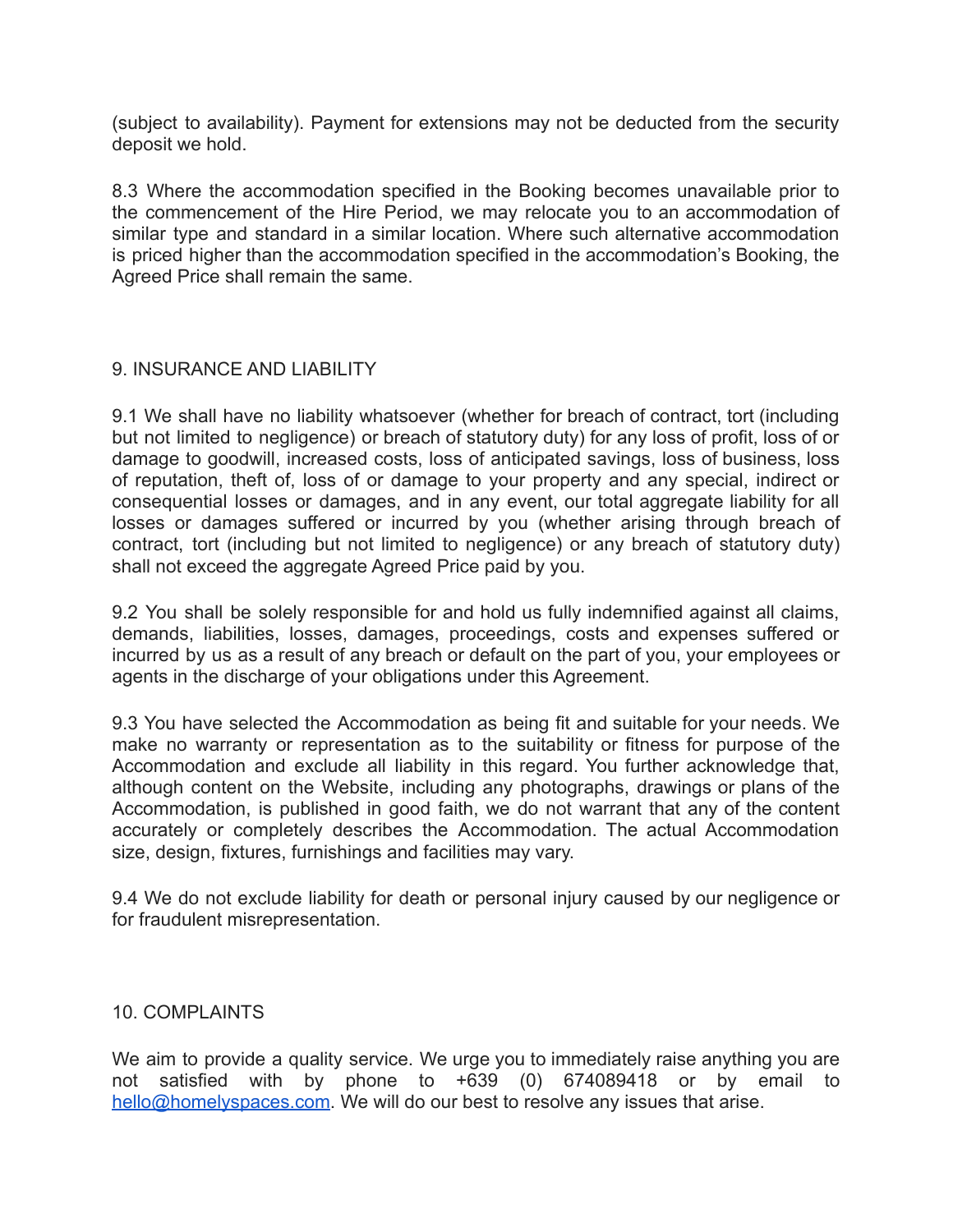# 11. SMOKING

Smoking of any form (including vaping) is not permitted in the Accommodation or in the internal communal areas of the Accommodation. A surcharge of £250 or loss of total deposit will be made if evidence of smoking is discovered in the Accommodation.

# 12. TERMINATION

12.1 We may terminate this Agreement immediately by giving written notice to you if:

12.1.1 you commit any material or persistent breach of this Agreement and, if the breach is capable of remedy, fail to remedy it within 24 hours after being notified of the breach provided that, if such breach is a repeated breach then no time to remedy need be given; or

12.1.2 you shall do or allow to be done any act or omission which in our opinion may jeopardise our rights in the Accommodation or any part thereof, or if you abandon the Accommodation; or

12.1.3 any sum payable by you under this Agreement is not received by us on the due date for such payment and such non-payment is not remedied within 24 hours of you being given written notice by us to that effect.

12.2 Upon expiry or termination of this Agreement for any reason whatsoever you shall:

12.2.1 pay to us any Agreed Price in arrears and all other moneys due under this Agreement;

12.2.2 return the Accommodation to us in good repair, condition and in a clean and tidy state; and

12.2.3 indemnify us against all reasonable costs incurred by us as a result of any failure to comply with such return conditions (as provided in Clause 5).

12.3 Any of our rights arising prior to the termination of this Agreement (howsoever arising) shall remain in force notwithstanding such termination.

12.4 We reserve the right to recover the Accommodation from you if you default in surrendering the Accommodation back to us. You shall indemnify us and keep us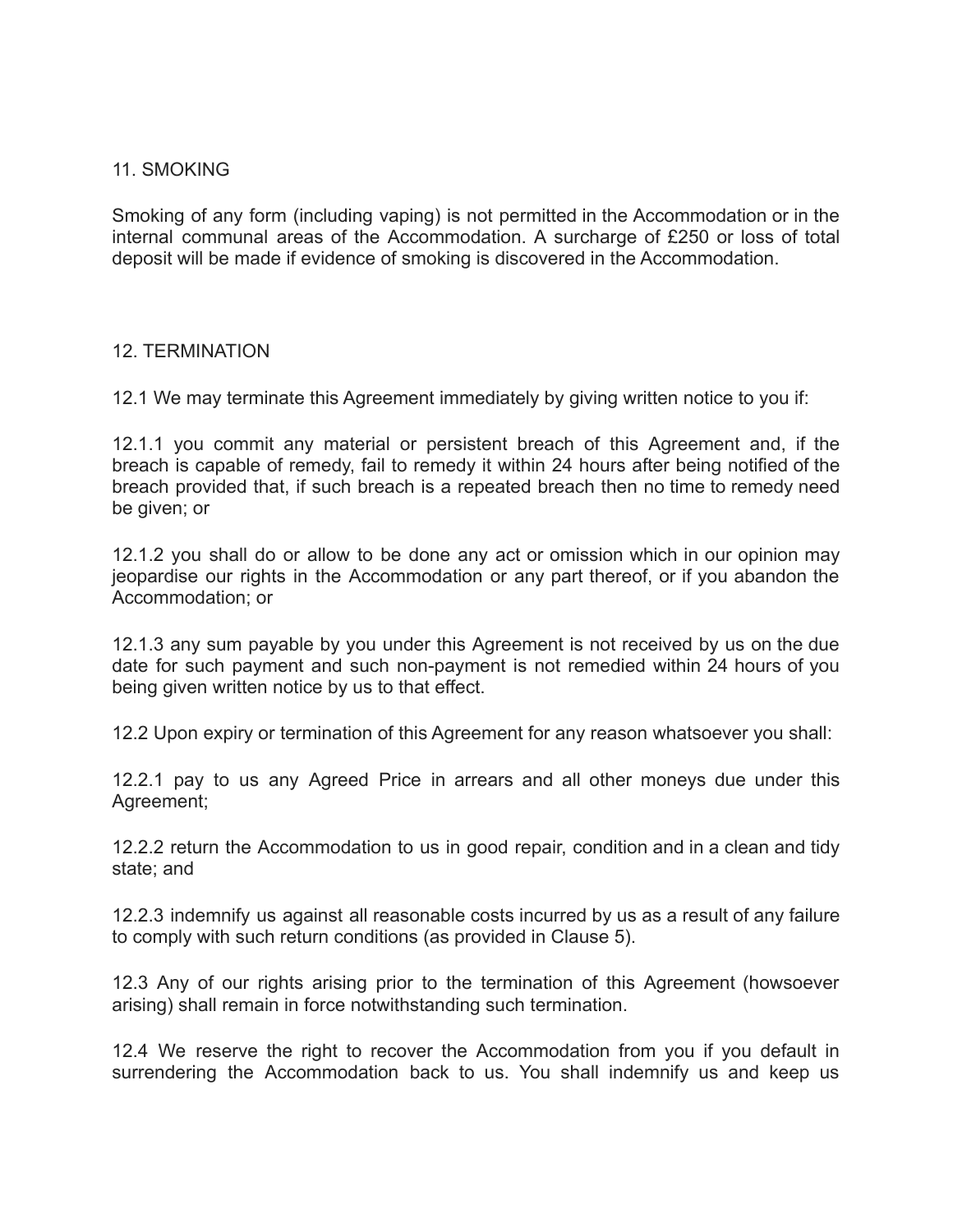indemnified against any and all costs, losses and expenses (including legal expenses) incurred in retaking possession of the Accommodation.

# 13. GENERAL

### 13.1 Force Majeure

No party will be liable to the other for any delay or non-performance of its obligations under this Agreement arising from any cause or causes beyond its reasonable control including, without limitation, any of the following: act of God, governmental act, war, fire, flood, explosion or civil commotion.

#### 13.2 Waiver

An omission by a party to exercise, or a delay in exercising, any right or remedy under this Agreement shall not constitute a waiver of the right or remedy or a waiver of any other rights or remedies which that party may otherwise have and no single or partial exercise of any right or remedy under this Agreement shall prevent any further exercise of the right or remedy or the exercise of any other right or remedy.

Any waiver of a breach of any of the terms of this Agreement or of any default under this Agreement shall not be deemed a waiver of any subsequent breach or default and shall not affect the other terms of this Agreement.

### 13.3 Entire Agreement

Each party acknowledges that this Agreement constitutes the entire agreement and understanding between the parties with respect to the subject matter of this Agreement and supersedes all prior discussions, understandings and agreement between the parties and their agents except for such variations as shall be agreed in writing by us and you.

Each party also agrees that in entering into this Agreement, it is not relying on any statements, warranties or representations given or made (whether negligently or innocently and whether express or implied), or any acts or omissions by or on the part of any other party in relation to the subject matter of this Agreement (except those expressly set out in this Agreement) and it undertakes not to enforce or pursue any rights or remedies with respect to such subject matter otherwise than under this Agreement and hereby waives and releases the other party in respect thereof absolutely.

### 13.4 Assignability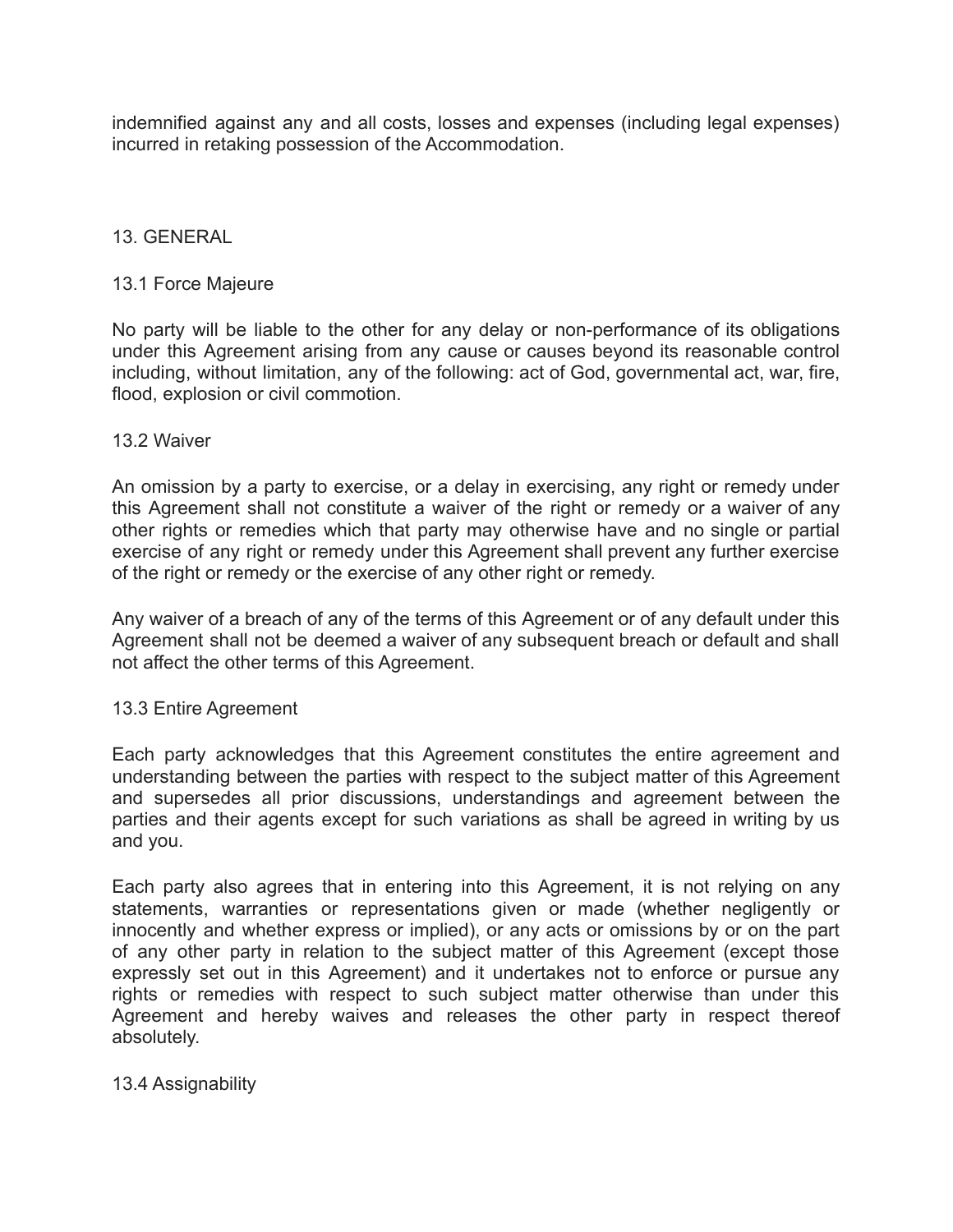This Agreement is personal to the parties.

We may assign our right title benefit and interest in and to this Agreement without your consent. You may not assign your right title benefit and interest in and to this Agreement.

# 13.5 Rights of Third Parties

A person who is not party to this Agreement (a "third party") has no right under the Contracts (Rights of Third Parties) Act 1999 ("the Act") to enforce any term of this Agreement, but this does not

affect any right or remedy of a third party which exists or is available apart from the Act.

# 13.6 Notices

Any notice or demand to be given under this Agreement by either party to the other shall be in writing and shall be deemed to have been properly served if left at or sent by first class pre-paid post to or to that party's email address as mentioned in this Agreement or last known to the party sending the notice or demand and if so posted shall be deemed to have been received on the day following the date of posting and if sent by email shall be deemed to have been received twelve hours after the time of transmission or, if transmitted out of normal business hours, four hours after the subsequent opening of business.

13.7 The parties agree that any disputes arising under or in any way connected with the subject matter of this Agreement (whether of a contractual or tortuous nature or otherwise) shall be subject to English law and to the exclusive jurisdiction of the English courts.

### 13.8 Interpretation

In this Agreement the following words and phrases shall have the following meanings unless the context otherwise requires:

"Agreement" means this agreement;

"Additional Charges" include, but are not restricted to, the additional charges in clause 7 which you are liable to pay for facilities and additional items;

"Agreed Price" means the price at which you agree to hire the Accommodation, as identified in the Booking or in any subsequent agreement or correspondence;